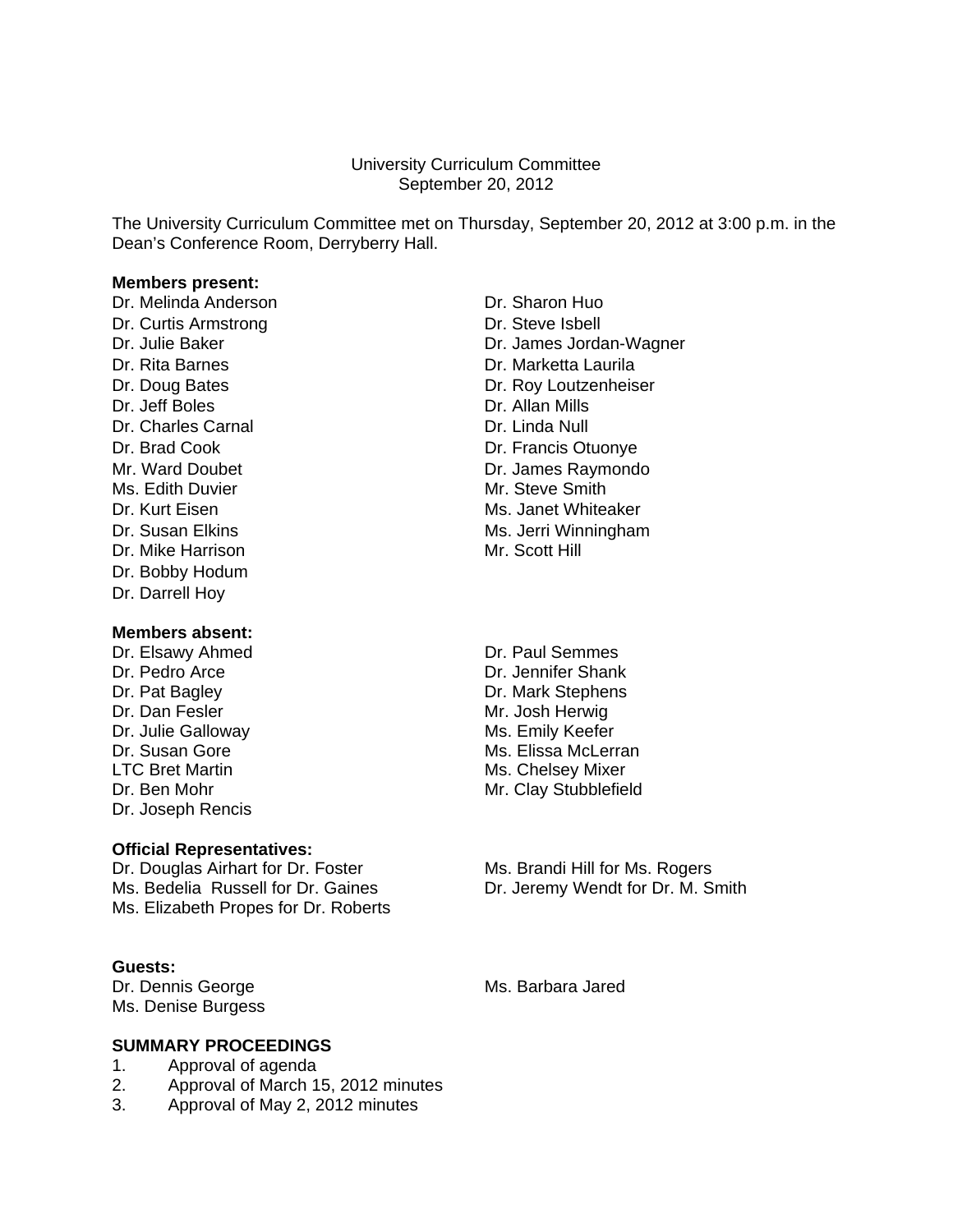- 4. Approval of course addition (HIST 4640) from the Department of History
- 5. Approval of course addition from the School of Environmental Studies
- 6. Approval of SPED course addition and changes from the Department of Curriculum and **Instruction**
- 7. Approval of program changes to meet Ready2Teach Initiative from the Department of Curriculum and Instruction
- 8. Approval of course additions (READ 3313, SPED 3050, SPED 4100) from the Department of Curriculum & Instruction
- 9. Approval of course change (READ 1000) from the Learning Support Program
- 10. Approval of course changes (PHYS 3120, 3610, 3810, 4610) and curriculum changes from the Department of Physics
- 11. Approval of course changes (ME 3001, 3010, 3023, 3050, 4444) from the Department of Mechanical Engineering
- 12. Approval of course changes (CEE 2100, 3030, 4800) and curriculum changes from the Department of Civil and Environmental Engineering
- 13. Approval of course and curriculum changes from the School of Human Ecology
- 14. Approval of course change from the Department of Sociology and Political Science
- 15. Approval of course changes from the Department of Sociology and Political Science
- 16. Approval of curriculum changes from the Department of Sociology and Political Science
- 17. Approval of curriculum change from the Department of Sociology and Political Science
- 18. Approval of curriculum change from the Department of Sociology and Political Science
- 19. Approval of course additions from the Whitson-Hester School of Nursing
- 20. Proposal from Agriculture tabled to next meeting.
- 21. Other such matters

# **PROCEEDINGS**

# **1. Approval of Agenda**

**Motion.** Dr. Barnes moved to approve the agenda as submitted. The motion was seconded by Mr. Hill and the motion carried.

# **2. Approval of March 15, 2012 Minutes**

**Motion.** Dr. Boles moved to approve the minutes as submitted. The motion was seconded by Dr. Barnes and the motion carried.

# **3. Approval of May 2, 2012 Minutes**

**Motion.** Dr. Robinson moved to approve the minutes as submitted. The motion was seconded by Dr. Barnes and the motion carried.

# **4. Approval of Course Addition from the Department of History**

In a memorandum dated January 31, 2012, approval was requested for the following:

# Course Addition:

HIST 4640 (5640). History of Modern Germany. Lec. 3. Credit 3. History of Modern Germany with an emphasis on the nineteenth and twentieth centuries.

**Motion.** Ms. Propes, representing Dr. Roberts, moved to approve the addition effective immediately. The motion was seconded by Dr. Stein and the motion carried.

# **5. Approval of Course Addition from the School of Environmental Studies**

In a memorandum dated September 5, 2012, approval was requested for the following: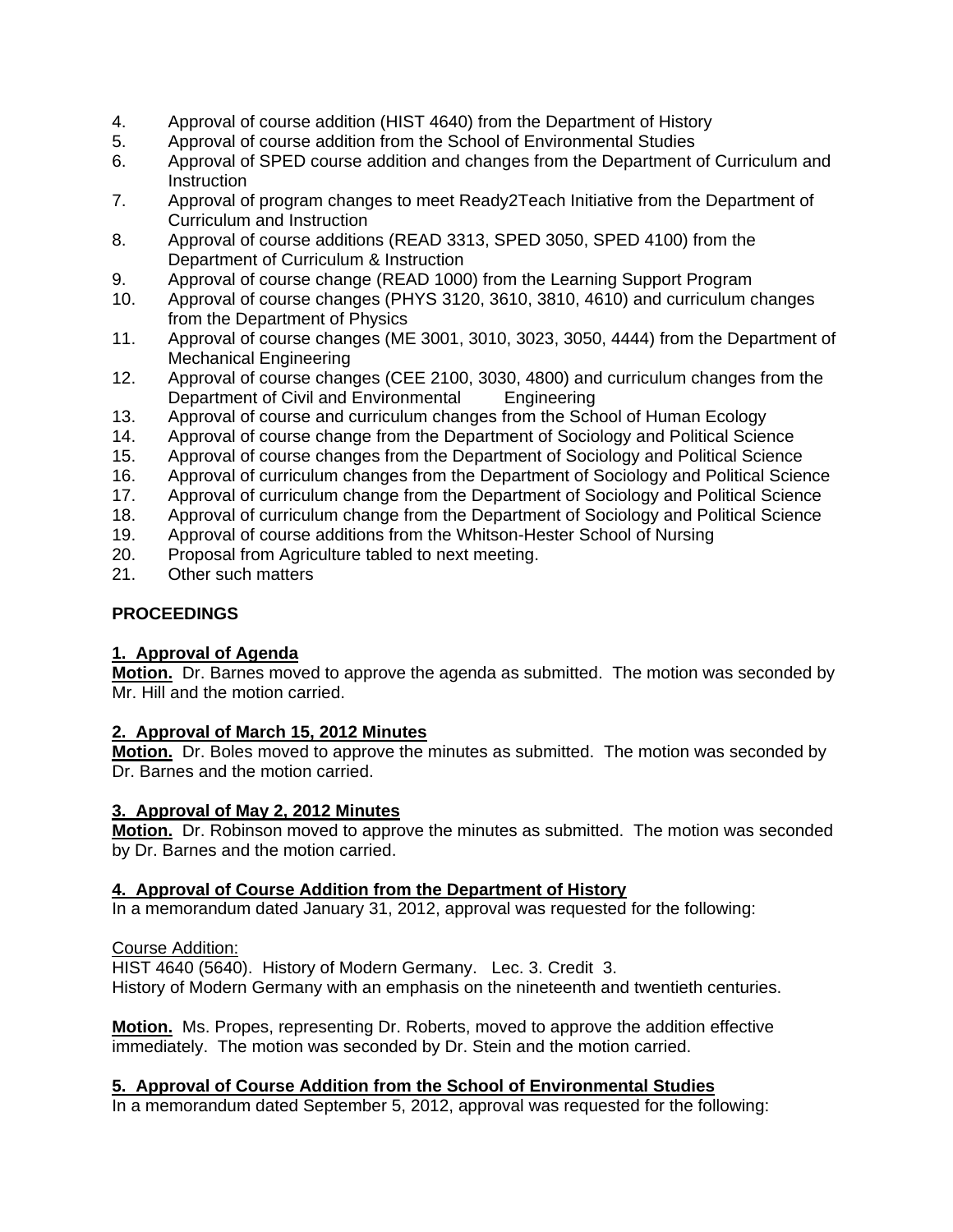### Course Addition:

ESS 1020. Connections to Environmental and Sustainability Studies. Lec. 1 Credit 2. The course is designed to strengthen the student's connection to TTU by engaging the student in meaningful academic and nonacademic activities both in and out of the classroom. It emphasizes critical thinking in the formation of academic and social goals and support groups, and in self-management and development of study skills.

**Motion.** Dr. Elkins moved to approve the addition effective Fall 2013. The motion was seconded by Dr. Stein. It was recommended to include in the description – 2 Hrs. Recitation. This was accepted as a friendly amendment and the motion carried.

# **6. Approval of Course Addition and Changes from the Department of Curriculum and Instruction**

In a memorandum dated August 30, 2012, approval was requested for the following:

### **Course Addition:**

CUED 4800. Student Engagement. Lec. 3. Credit 3.

Corequisite: ELED 4871, 4872. This course is designed for Residency I candidates to develop engaging strategies that support and meet the needs of all learners. Candidates will identify and learn to implement engaging strategies related to students' developmental, cultural, and socioeconomic factors.

Effective: Fall 2013

In a memorandum dated August 30, 2012, approval was requested for the following:

# Course Changes:

# **SPED 3030 Current Catalog has:**

Lec. 3. Credit 3.

Prerequisite: SPED **2010** . Introduction to Special Education. Historical perspectives, current issues, and professional practices which influences the education of exceptional persons.

### **Change to:**

Prerequisite: SPED 2010: This course will provide an intensive study of background information and current perspectives in specific learning disabilities. Concepts of neurological dysfunction, dyslexia, perceptual impairments, etc., are reviewed from an interdisciplinary perspective. Emphasis on knowledge, comprehension, and evaluation of these concepts as they apply to education and behavior management strategies. Considerations in diagnosis and educational programming are developed.

### **SPED 2010 Current Catalog has:**

Historical perspectives, current issues and professional practices which influence the education of exceptional persons.

### **Change to:**

This course is designed to provide candidates with: (a) an understanding of historical and contemporary perspectives on the critical issues of students with exceptional needs and the state of federal laws influencing the education of exceptional students, (b) an understanding of the characteristics and needs of children placed in the most prevalent disability categories, and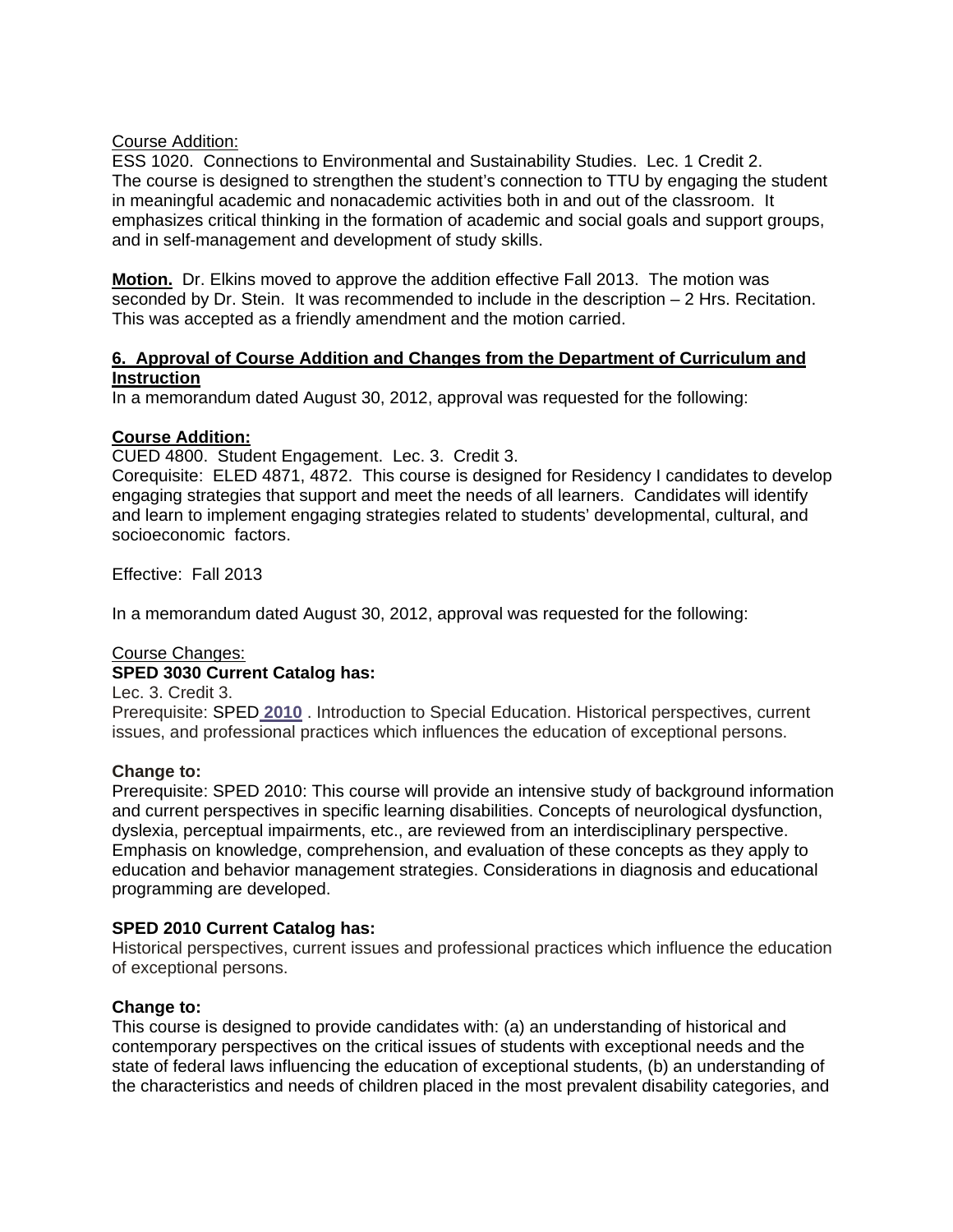(c) to provide candidates with an overview of special education service delivery models, methods and procedures as indicated by research and practical applications.

Effective: Immediately

**Motion.** Dr. Baker moved to approve the addition and changes. The motion was seconded by Dr. Wendt and the motion carried.

### **7. Approval of Program Changes to Meet Ready2Teach Initiative from the Department of Curriculum and Instruction**

In a memorandum dated September 4, 2012, approval was requested for the following:

Program additions, deletions, and change:

- 1. Child & Family Studies ECED/SCSP
- 2. Elementary Education MDS/MDSE
- 3. English as a Second Language MDS/MDS.ESL
- 4. Middle Grades Education MDS/MDSM
- 5. Secondary Education/Science-Physics SEED/SEPH
- 6. Secondary Education/Science-Chemistry SEED/SCCH
- 7. Secondary Education/Science-Earth Science SEED/SCEA
- 8. Secondary Education/Science-Biology SEED/ SEBI
- 9. Secondary Education/English SEED/SEEN
- 10. Secondary Education/Social Studies Geography SEED/ SEGE
- 11. Secondary Education/Social Studies History SEED/SEHI
- 12. Secondary Education/Social Studies Political Science SEED/SEPS
- 13. Secondary Education/Social Studies Economics SEED/SSEC
- 14. Secondary Education/Speech Communication & Theatre SEED/SPTH
- 15. Special Education Comprehensive SPE/SPEC
- 16. Special Education Modified SPE/SPEM

Note: Proposed curricula on file in Academic Affairs Associate Provost Office.

**Motion.** Dr. Baker moved to approve the program changes effective immediately. The motion was seconded and the motion carried.

# **8. Approval of Course Additions from the Department of Curriculum and Instruction**

In a memorandum dated September 4, 2012, approval was requested for the following:

### Course Additions:

READ 3313. Literacy for Special Populations. Lec. 5. Credit 5.

Prerequisite or Co-Requisite if applicable: Admission to Teacher Education Required This course is an integration of concepts fundamental to the development of literacy from birth through middle grades. It includes a study of language development and communication skills, language arts, content area reading, and the assessment and selection of appropriate instructional strategies based upon student need.

SPED 3050. University Design for Special Education. Lec. 5. Credit 5. Prerequisite: SPED 2010; Admission to Teacher Education Required. This course is designed to provide candidates with an extensive overview of research based strategies for improving student outcomes through universally designed planning of environment, instruction, and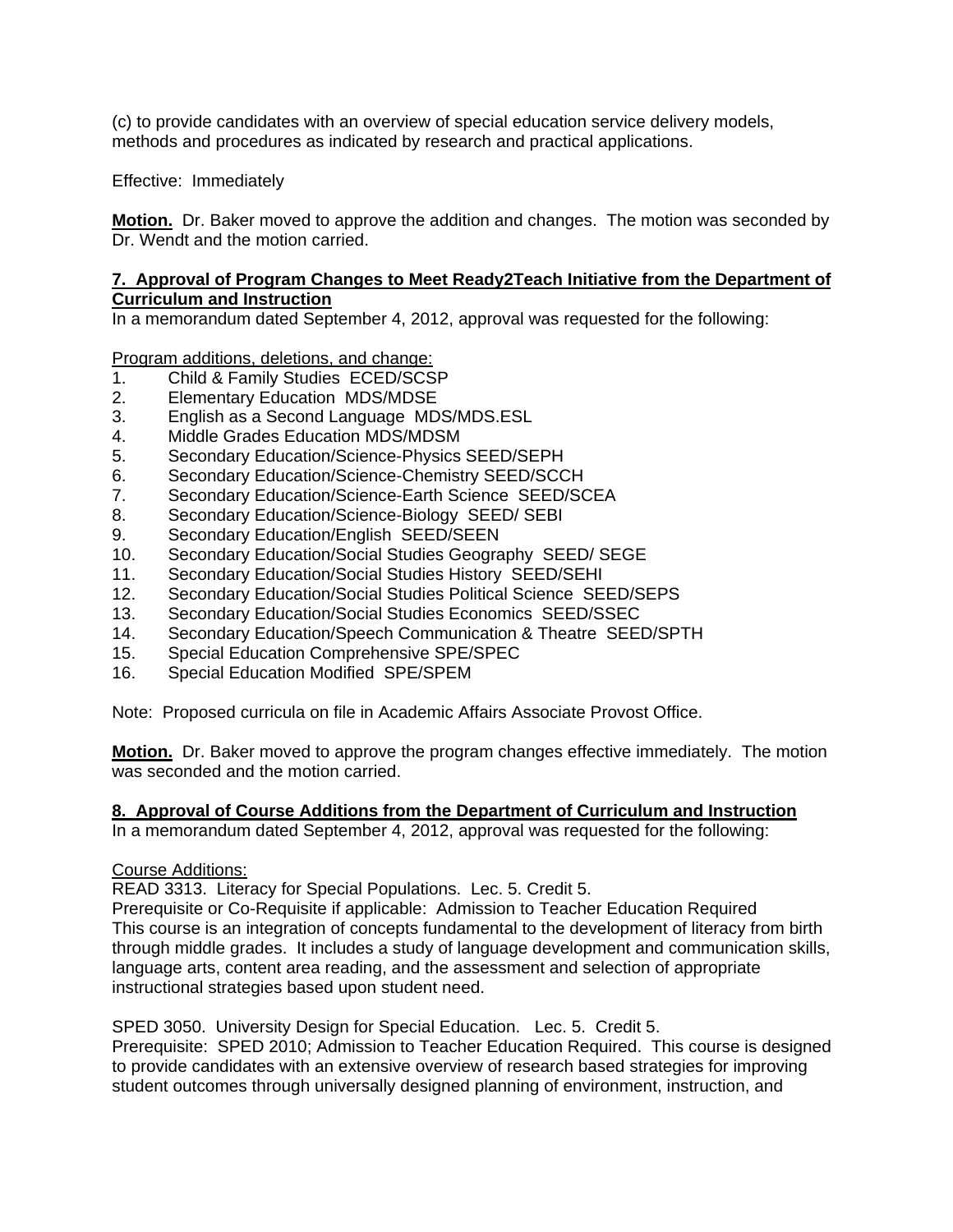assessment. The course will also focus on service delivery models, methods, and procedures for including the use of state and federal mandates.

SPED 4100. Collaboration and Inclusive Practice. Lec. 3. Credit 3.

Prerequisite: SPED 2010; SPED 4050; Admission to Teacher Education Required. Co-Requisite: Residency I. This course is designed so candidates can gain research-based and practical knowledge of inclusion, collaboration, and co-teaching. It is designed for the special educator who will be working in resource or inclusive settings in the local education agency.

**Motion.** Dr. Baker moved to approve the additions effective Spring 2013. The motion was seconded by Ms. Whiteaker and the motion carried.

### **9. Approval of Course Change from the Learning Support Program**

In a memorandum dated August 28, 2012, approval was requested for the following:

# Course Change:

From: READ 1000. College Reading Improvement. Lec. 2. Lab. 2. Credit 3. Placement by ACT Reading Score less than 19, by advisor recommendation, or by student self placement.

Improvement of reading skills, including vocabulary, spelling, comprehension, rate, main idea, supporting details, organization and relationships, and critical and strategic reading. May be used as elective credit at the discretion of each department.

To: READ 1010. College Reading Improvement. Lec. 2. Lab. 2. Credit 3. Placement by ACT Reading Score less than 19, by advisor recommendation, or by student self placement.

Improvement of reading skills, including vocabulary, spelling, comprehension, rate, main idea, supporting details, organization and relationships, and critical and strategic reading. May be used as elective credit at the discretion of each department.

**Motion**. Ms. Whiteaker moved to approve the change effective immediately. The motion was seconded by Dr. Stein and the motion carried.

### **10. Approval of Curriculum Changes from the Department of Physics**

In a memorandum dated August 28, 2012, approval was requested for the following:

### Curriculum Changes:

Add CSC 2110 as a corequisite (concurrent enrollment allowed) to PHYS 3120, PHYS 3610, PHYS 3810, and PHYS 4610

Proposed Catalog Descriptions:

### **PHYS 3120 - Statistical Thermal Physics** Lec. 3. Credit 3.

Prerequisite: PHYS 2420, PHYS 2920, MATH 2120, and CSC 2110 (CSC 2110 may be taken concurrently). Development of the laws of thermodynamics using statistical mechanics.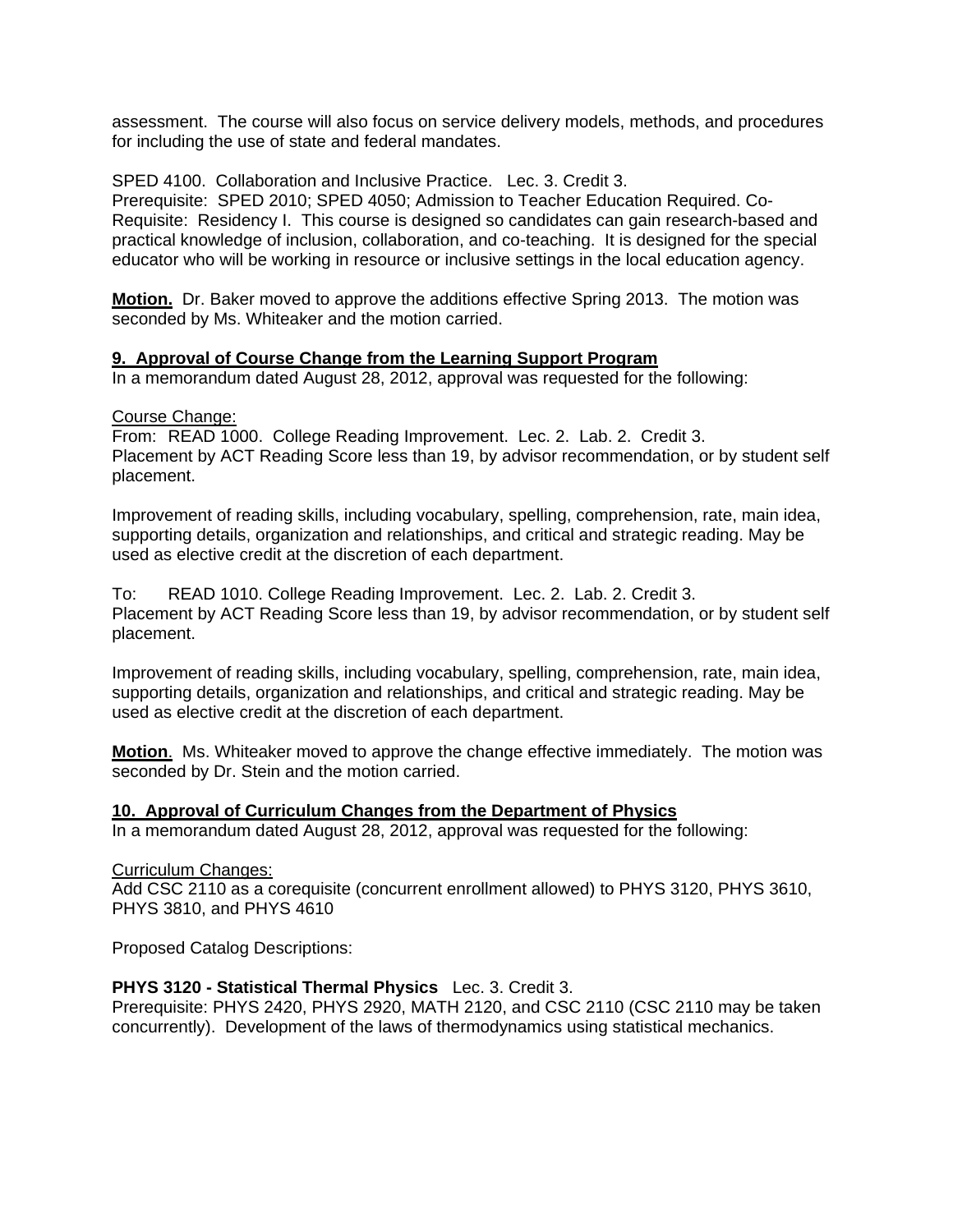# **PHYS 3610 - Classical Mechanics** Lec. 3. Credit 3.

Prerequisite: PHYS 2920, MATH 2120, and CSC 2110 (CSC 2110 may be taken concurrently). Theoretical development of classical mechanics, including Newtonian, Lagrangian, and Hamiltonian descriptions.

# **PHYS 3810 - Quantum Mechanics I** Lec. 3. Credit 3.

Prerequisite: PHYS 2420, PHYS 2920, MATH 4510 (5510), and CSC 2110. (MATH 4510 (5510) and CSC 2110 may be taken concurrently). Introduction to principles of quantum mechanics.

### **PHYS 4610 - Classical Electricity and Magnetism I** Lec. 3. Credit 3.

Prerequisite: PHYS 2120, PHYS 2920, MATH 4510 (5510), and CSC 2110. (MATH 4510 (5510) and CSC 2110 may be taken concurrently). Theory of electrostatics, electrodynamics, Maxwell's Equations, and boundary value problems.

### CURRICULUM CHANGES:

- 1. Add CSC 2110 and CSC 2111 as a requirement for the physics curriculum.
- 2. Remove CSC 3020 as a requirement for the physics curriculum.
- 3. Reduce the number of elective hours in the physics curriculum by 1.

**Motion.** Dr. Robinson moved to approve the changes effective Fall 2013. The motion was seconded by Dr. Stein and the motion carried.

### **11. Approval of Course Changes from the Department of Mechanical Engineering**

In a memorandum received September 11, 2012, approval was requested for the following:

Prerequisite Changes:

- **FROM: ME 3001. Mechanical Engineering Analysis.** Lec. 3. Credit 3. Prerequisite: **ENGR 1120** , **MATH 2010** , **MATH 2011**, and **MATH 2120**. Analytical and numerical techniques are developed for problems arising in mechanical engineering. Analytical methods include applications of Laplace transforms, Fourier series and separation of variables. Numerical methods include root finding, quadrature rules, and solutions to ordinary and partial differential equations. Use of modern numerical computing tools for problem solving.
- **TO: ME 3001. Mechanical Engineering Analysis.** Lec. 3. Credit 3. Prerequisite: **ENGR 1120**, **MATH 2010** , **MATH 2011**, and **MATH 2120**. Analytical and numerical techniques are developed for problems arising in mechanical engineering. Analytical methods include applications of Laplace transforms, Fourier series and separation of variables. Numerical methods include root finding, quadrature rules, and solutions to ordinary and partial differential equations. Use of modern numerical computing tools for problem solving.
- **FROM: ME 3010. Materials and Processes in Manufacturing.** Lec. 3. Credit 3. Prerequisite: **CEE 3110**, CHEM 1020 or CHEM 1120. Property/microstructure interrelations and design considerations for engineering materials; overview of manufacturing processes; interrelations among materials, design and manufacturing; and introduction to failure criteria and material selection. **CEE 3110** may be taken concurrently.
- **TO: ME 3010. Materials and Processes in Manufacturing.** Lec. 3. Credit 3.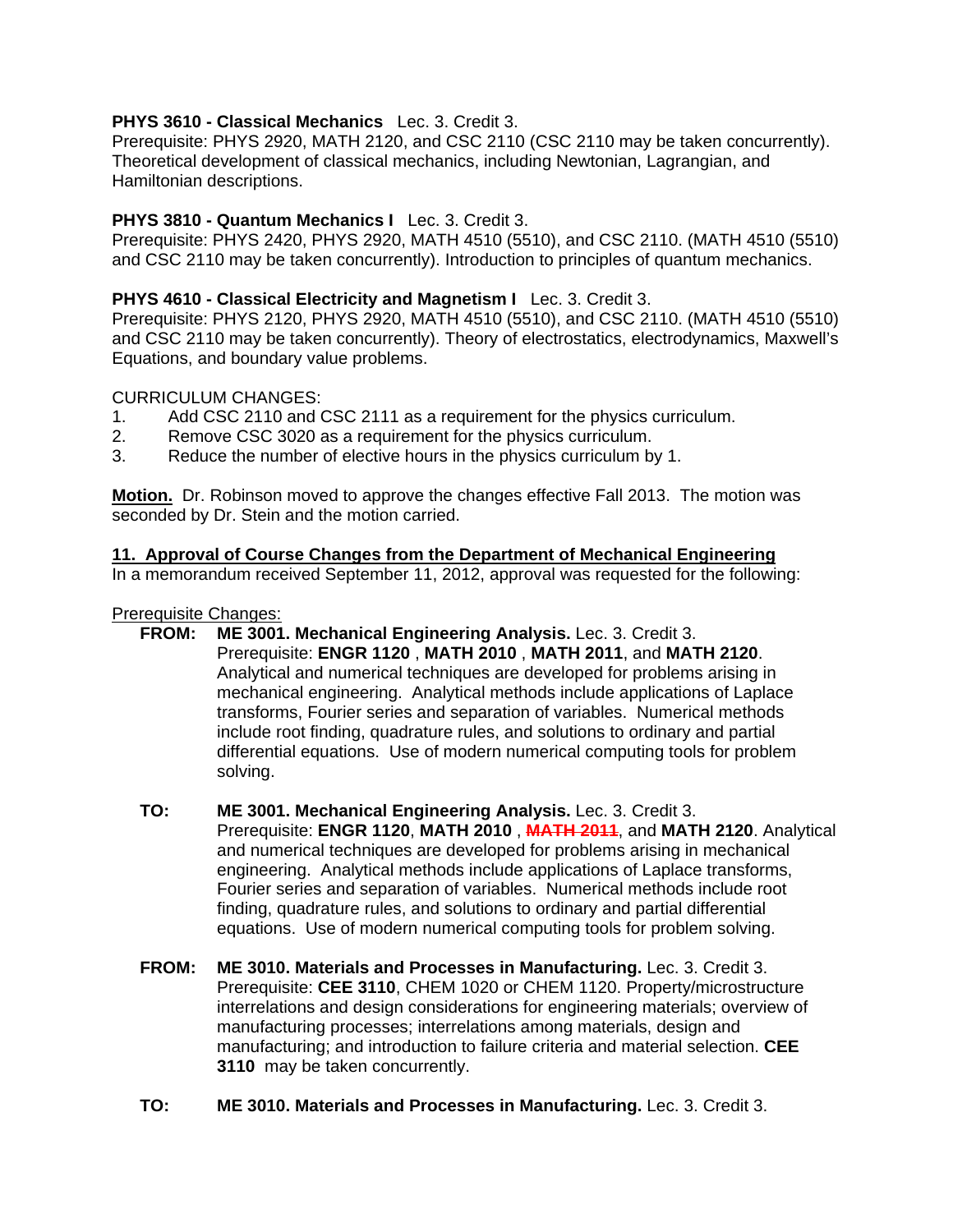Prerequisite: **CEE 3110** , CHEM 1020 1010 or CHEM 1120 1110. Property/microstructure interrelations and design considerations for engineering materials; overview of manufacturing processes; interrelations among materials, design and manufacturing; and introduction to failure criteria and material selection. CEE 3110 may be taken concurrently

- **FROM: ME 3023. Measurements in Mechanical Systems.** Lec. 2. Lab 2. Credit 3. Prerequisites: CEE 3110 , ECE 3810 and ECE 3860 . Principles of measurement and calibration; basic instrumentation and measurement techniques in mechanical systems. CEE 3110 may be taken concurrently.
- **TO: ME 3023. Measurements in Mechanical Systems.** Lec. 2. Lab 2. Credit 3. Prerequisites: CEE 3110 , ECE 3810 and ECE 3860 ECE 2010, PHYS 2120 & 2121, CEE 3110. (CE 3110 may be taken concurrently). Fundamentals of measurements theory and applications, basic instrumentation and measurement techniques in mechanical systems.
- **FROM: ME 3050. Dynamic Modeling and Controls.** Lec. 3. Credit 3. Prerequisites: Math 2120, ME 2330, ME 3032, ECE 3810 Co-requisite: ME3060 Dynamic Modeling and Controls Lab (1 hr Lab). Modeling and simulation of lumped parameter mechanical, electrical, thermal, fluid, and mixed systems, control algorithms, stability, transient response, and frequency response.
- **TO: ME 3050. Dynamic Modeling and Controls.** Lec. 3. Credit 3. Prerequisites: Math 2120, ME 2330, ME 3032, ME 3001 (ME 3001 may be taken concurrently). Co-requisite: ME3060 Dynamic Modeling and Controls Lab (1 hr Lab). Modeling and simulation of lumped parameter mechanical, electrical, thermal, fluid, and mixed systems, control algorithms, stability, transient response, and frequency response.
- **FROM: ME 4444 Senior Design Project. Lec. 2. Lab. 4. Credit 4.**  Prerequisite: ME 3050 , ME 3060, ME 3910; ME 4751 ; and ME 4020 (5020) as a prerequisite with ME 4720 as a corequisite, or ME 4720 as a prerequisite with ME 4020 (5020) as a corequisite. Capstone group design project in mechanical engineering with FE exam review.
- **TO: ME 4444 Senior Design Project.** Lec. 2. Lab. 4. Credit 4. Prerequisite: ME 3050, ME 3060, ME 3910 ME 3900; ME 4751; and ME 4020 (5020) as a prerequisite with ME 4720 as a corequisite, or ME 4720 as a prerequisite with ME 4020 (5020) as a corequisite. Capstone group design project in mechanical engineering with FE exam review.

**Motion.** Dr. Hoy moved to approve the course changes effective immediately. The motion was seconded by Dr. Loutzenheiser and the motion carried.

# **12. Approval of Curriculum Changes from the Department of Civil and Environmental Engineering**

In a memorandum dated September 11, 2012, approval was requested for the following:

Curriculum Changes:

**1. Undergraduate Curriculum Modifications**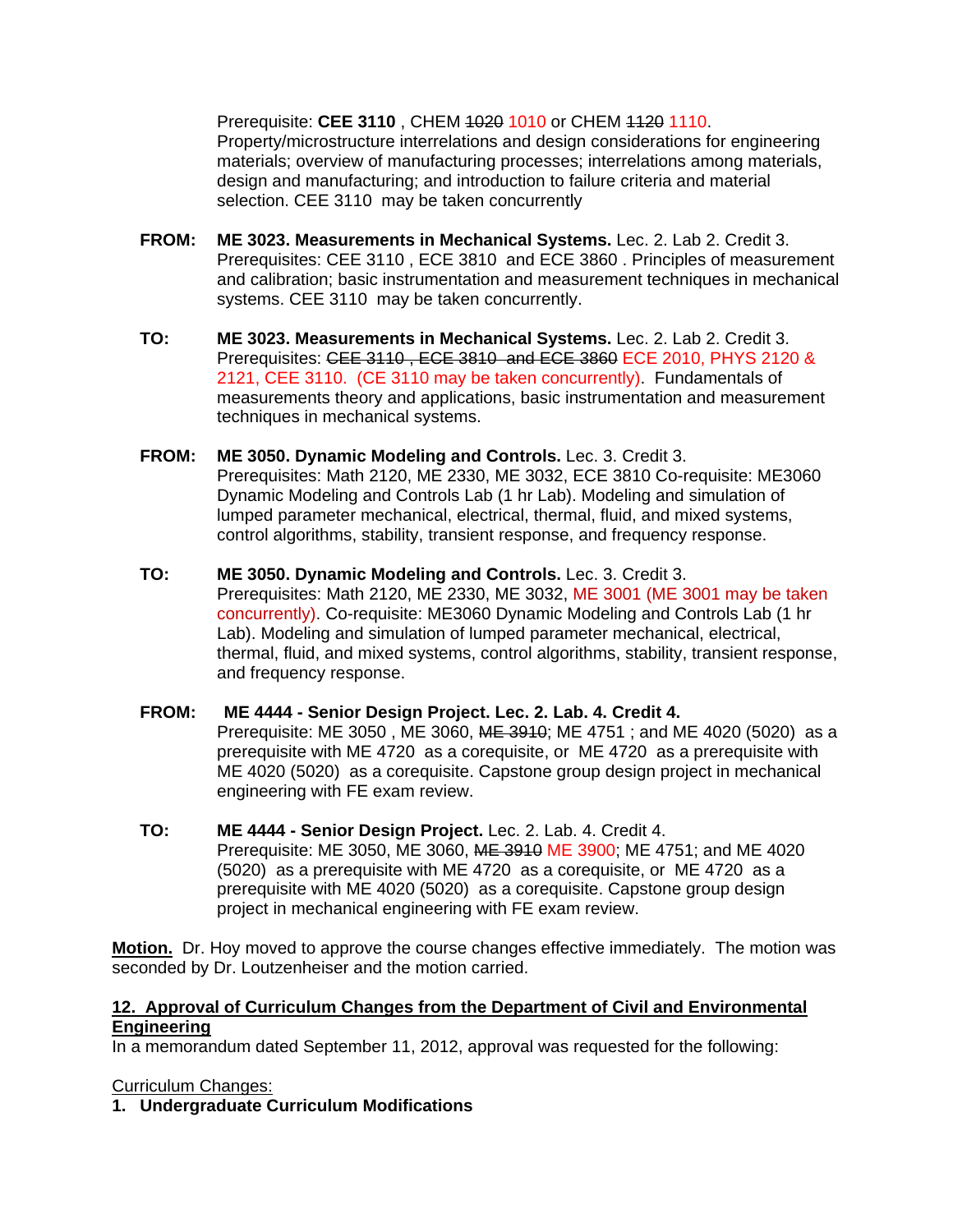For Fall 2012, the MATH department eliminated the 2 credit option for MATH 2010, which the CEE department used as a MATH elective in the curriculum. Starting Fall 2012, there is no 2 credit option available. Effective Spring 2013, the CEE department requests to remove ENGR 1210 Intro to Engineering from the curriculum and use the additional 1 credit for the MATH elective (from 2 to 3 credits). The proposed flow chart and curriculum for Spring 2013 are attached.

# **2. Undergraduate Catalog Course Deletion:**

CEE 2100. Fundamentals of Engineering Mechanics. Lec. 3. Credit 3. Prerequisite: MATH 1920 and PHYS 2110. Basic principles of two-dimensional force systems, free body diagrams, concepts of stress and strain, centroids of composite areas, kinematics, and kinetics of particles and rigid bodies.

### **3. Undergraduate Catalog Change: FROM**

CEE 3030. Civil Engineering Materials. Lec. 2. Lab. 2. Credit 3. Prerequisite: ENGR 1120 and CEE 3110. Characteristics and uses of aggregates, Portland cement, concrete and bituminous materials for highways and other major engineering works.

# **TO**

CEE 3030. Civil Engineering Materials. Lec. 2. Lab. 2. Credit 3. Prerequisite: CEE 3110. Characteristics and uses of aggregates, Portland cement, concrete and bituminous materials for highways and other major engineering works.

# **4. Undergraduate Catalog Change:**

# **FROM**

CEE 4800. Geotechnical Engineering I. Lec. 3. Credit 3. Prerequisite: CEE 3030 and GEOL 3210. Soil physical properties, classification, permeability and seepage, consolidation, design, and analysis of foundations.

# **TO**

CEE 4800 – Geotechnical Engineering Lec. 3. Credit 3. Prerequisite: CEE 3030 and GEOL 3210. Soil physical properties, classification, permeability and seepage, consolidation, design, and analysis of foundations.

**Motion.** Dr. Loutzenheiser moved to approve the changes effective Spring 2013. The motion was seconded by Dr. Robinson and the motion carried.

# **13. Approval of Course and Curriculum Changes from the School of Human Ecology**

In a memorandum dated August 25, 2012, approval was requested for the following:

Curriculum and Course Changes:

# **Course Deletions:**

1. HEC 1900 Basic Design Lec. 1. Credit. 1.

2. HEC 4310 Merchandise Presentation Techniques Credit 1.

# **Changes:**

**From**: Description in undergraduate catalog for HEC Food, Nutrition, and Dietetics Concentration, Dietetics option, B.S. H. E: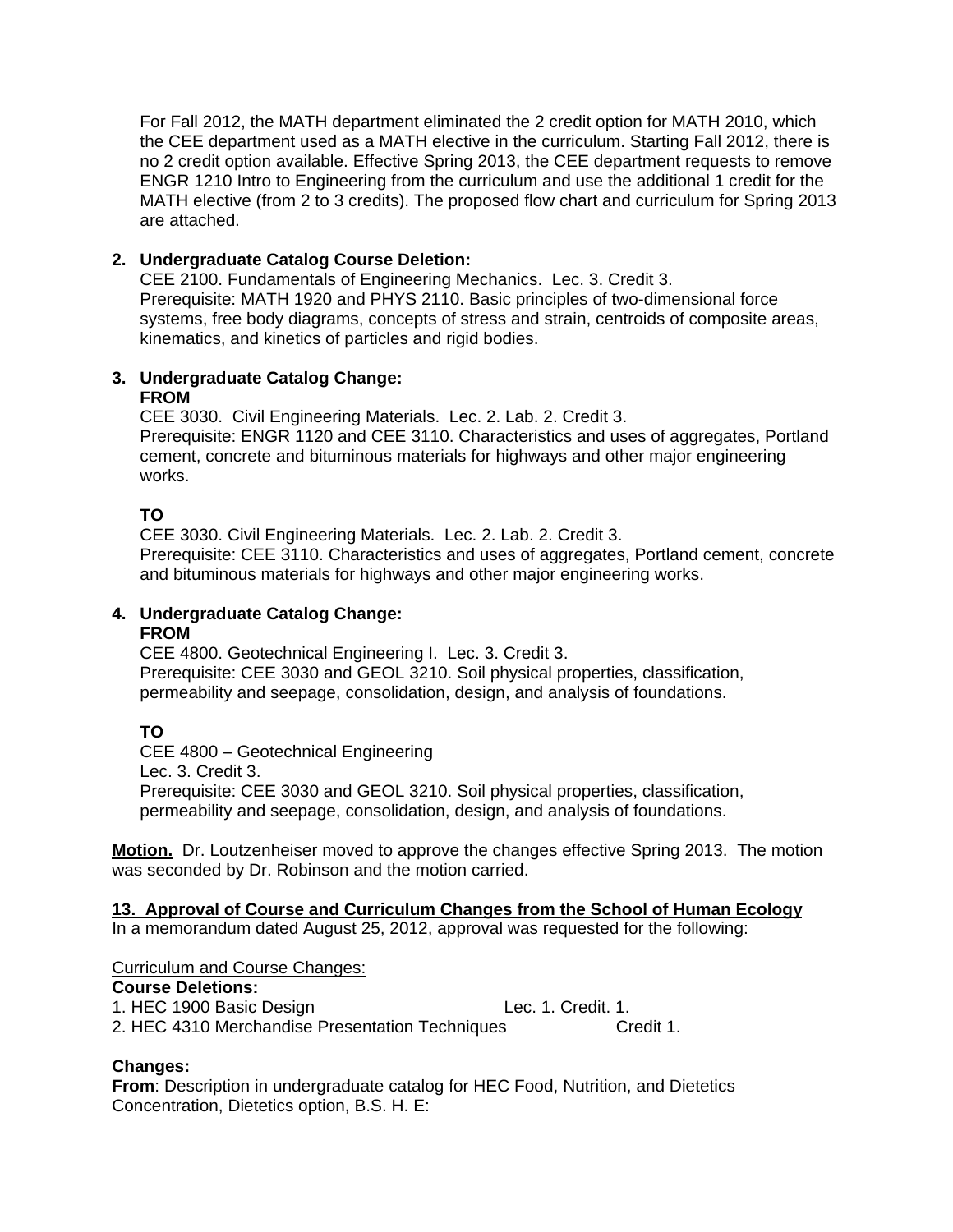**1. Note:** 

1

Requires professional liability insurance (approx. \$20) and personal liability for travel or injury.

The Dietetics Option is an accredited Didactic Program in Dietetics (DPD) by the Accreditation Council for Education in Nutrition and Dietetics of the Academy of Nutrition and Dietetics. Contact:

1-800-877-1600 Ext 5400 Fax: 312-899-4817 **acend@eatright.org http://www.eathright.org/ACEND/**

 $2^2$  Select a humanities/fine arts course from the general education list.

In order to become a Registered Dietitian (R.D.) and/or a Licensed Dietitian/Nutritionist (L.D.N.) in Tennessee:

- 
- 1. After graduation, complete a postgraduate Dietetic (DI).
- 2. Pass the National American Dietetics Association (**www.Eatright.org**) R.D. Registration Exam.

**To:** Note: \* Requires professional liability insurance (approx \$20) (additional fee), background check (\$50) (additional fee), proof of health insurance, and proof of immunizations before entering HEC 4994

New Post Script 1: The DPD Program uses a self-managed application process into upperdivision courses. Students should plan to apply for admission into upper division DPD at the end of the sophomore year. See **www.tntech.edu/hec** for application details.

# New Post Script 2:

 The Dietetics option is an accredited Didactic Program in Dietetics (DPD) by the Accreditation Council for Education in Nutrition and Dietetics of the Academy of Nutrition and Dietetics. Contact:

 1-800-877-1600 Ext 5400 Fax: 312-899-4817 **acend@eatright.org http://www.eatright.org/ACEND/**

# New Post Script 3:

Select a humanities/fine arts course from the general education list.

 In order to become a Registered Dietitian (R.D.) and a Licensed Dietitian/Nutritionist (L.D.N.) in Tennessee:

- 1. After graduation, gain acceptance into and complete an accredited post-graduate Dietetic Internship (DI).
- 2. Pass the Academy of Nutrition and Dietetics Registration Exam.

# **Human Ecology-Merchandising and Design**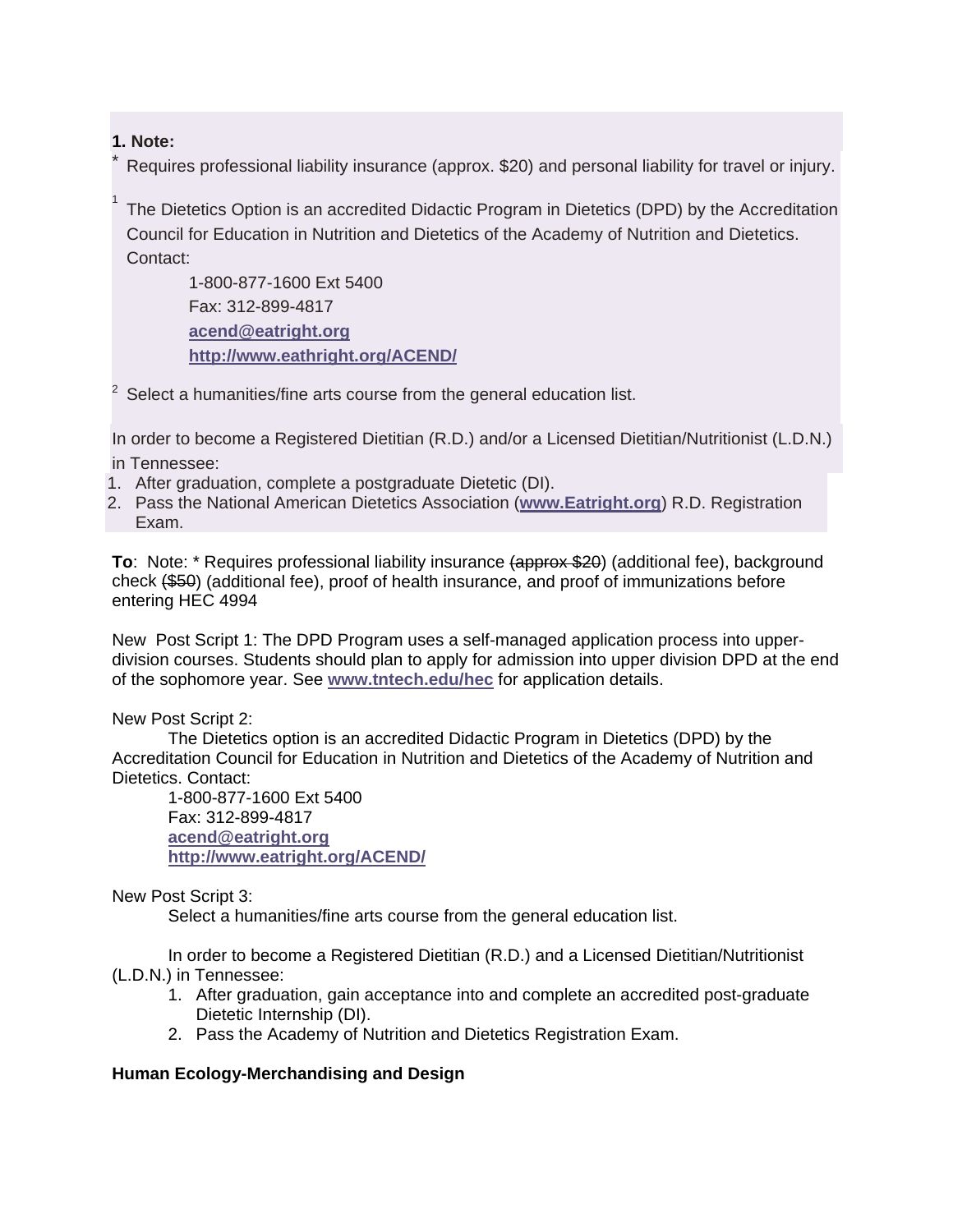**From**: Freshmen Year curriculum sheet for HEC Merchandising and Design: SOC 1010 Introduction to Sociology Credit 3.

**To**: Freshmen year curriculum sheet for HEC Merchandising and Design: SOC 1010 Introduction to Sociology Credit 3. OR ANTH 1100 Introduction to Anthropology Credit 3.

**From**: Junior year curriculum sheet for HEC Merchandising and Design: HEC 3420 Housing

**To**: Junior year curriculum sheet for HEC Merchandising and Design: delete HEC 3420 and put in its place: HEC 4340 History of Dress as required course

#### **Human Ecology-Housing and Design**

**From**: Junior Year curriculum sheet for HEC Housing and Design: HEC Upper Division electives 3. (Remove this and replace with:

**To**: Junior Year curriculum sheet for HEC Housing and Design: HEC 2460 Interior Architecture Codes and Standards

**From**: Senior Year curriculum sheet for HEC Housing and Design: HEC Upper Division Electives Credit 3., electives Credit 5.

**To**: Senior Year curriculum sheet for HEC Housing and Design: HEC Upper Division Electives Credit 6. , electives Credit: 3.

**Human Ecology-Child Development and Family Relations (Child Life option) From:** Freshmen year curriculum sheet for HEC CDFR, Child Life Option: HEC 1030 Introduction to Nutrition credit 2. (delete this from Freshmen year)

**To**: Freshmen year curriculum sheet for HEC CDFR, Child Life option: move ART 1030 Art Appreciation or MUS 1030 Music Appreciation from Junior year to Freshmen year

**From:** HEC CDFR curriculum sheet, Child Life Option HEC Core Credit 6-7 **TO:** HEC CDFR curriculum sheet, Child Life Option HEC Core Credit 6

**From:** HEC CDFR curriculum sheet, Child Life Option, Electives Credit 8 (junior year) **To:** HEC CDFR curriculum sheet, Child Life Option, Electives Credit 5 (junior year); and add HEC 3520 Parenting and Child Guidance as a required course

**From:** HEC CDFR curriculum sheet, Child Life Option, sophomore year ENGL 2130 or ENGL 2230 or ENGL 2330 (move these to Junior Year)

**TO:** HEC CDFR curriculum sheet, Child Life Option, sophomore year, HEC 2020 Nutrition, 3 credits

**From**: HEC CDFR, Child Life option curriculum sheet, Electives list:

**To:** Add as an option to Electives list: CFS 2400 Children with Special Needs, Credit 3, and CFS 2410 Practicum: Young Children with Special Needs Credit 1.

**From:** HEC CDFR Child Life Option Curriculum sheet, Electives list: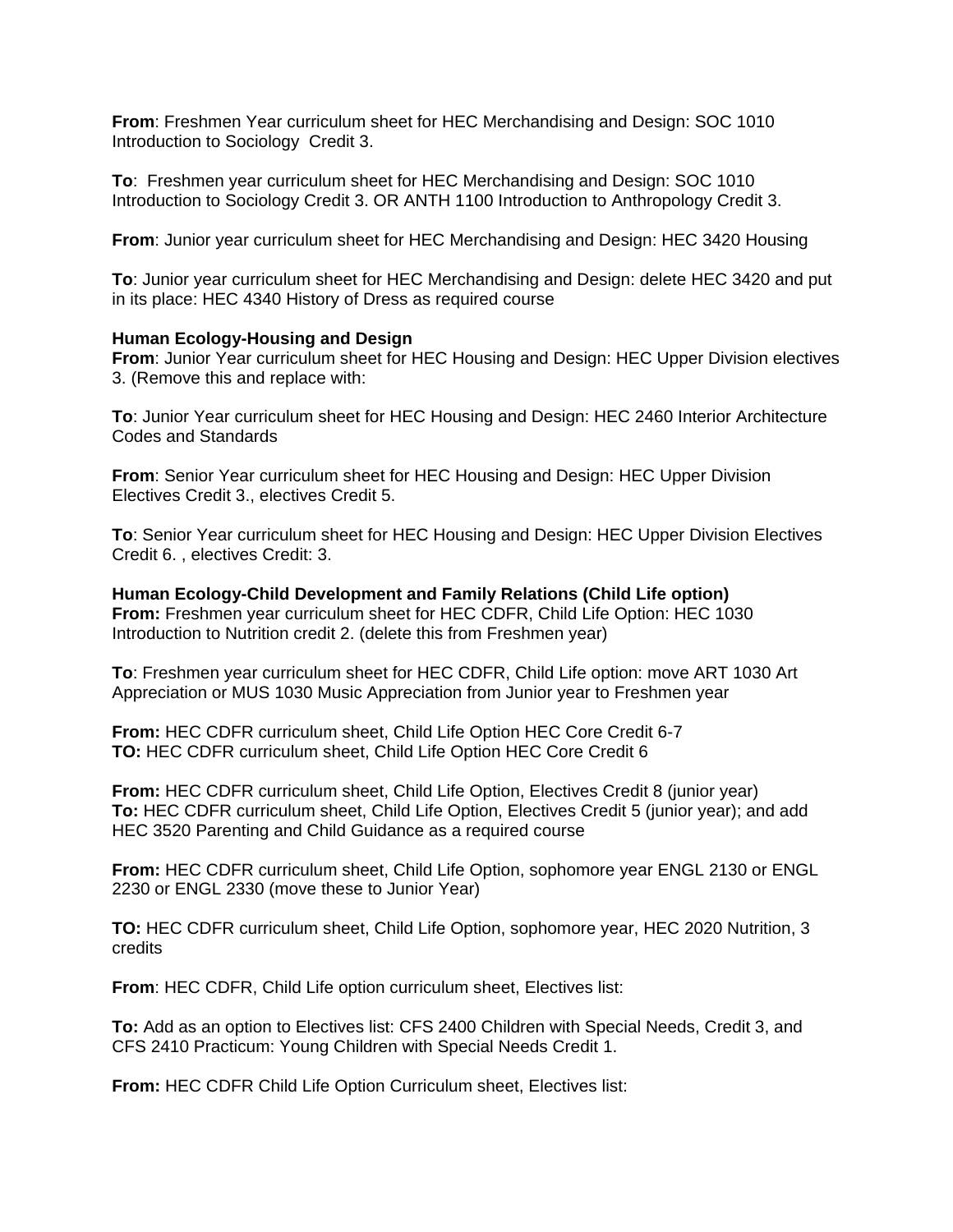**To:** Delete from this list: BIOL 3700, NURS 4370, PSY 4130, PSY 4320, PSY 4400

**From** HEC CDFR, Child Life option curriculum sheet, Notes: "Application to the Child Life program at TTU is required and should be made in the first semester of the junior year".

**To**: HEC CDFR, Child Life option curriculum sheet, Notes : Application to the Child Life program at TTU is required and should be made in the second semester of sophomore year after completing HEC 2250 and while enrolled in HEC 2550.

**From**: HEC CDFR, Child Life option curriculum sheet, Notes: There are three components of eligibility to sit for the certification examination:

**To**: HEC CDFR, Child Life option curriculum sheet, Notes: There are four components of eligibility to sit for the certification examination:

- 1. Baccalaureate Degree
- 2. Course Work, including a minimum of 10 college level courses in child life or a related department./subject
- 3. Clinical Child Life Experience (480 hours under the direct supervision of a CCLS in good standing)
- 4. A minimum of one college level class taught by a Certified Child Life Specialist and meeting Child Life Council course content requirements.

### **Course Changes**

**From**: HEC 2032 Construction and Analysis of Sewn Products Lec. 2. Lab. 4. Credit 4. Prerequisite: HEC 2031 and Human Ecology Major or Fine Art major-Fiber Arts concentration. Construction and analysis of apparel and home décor.

**To**: HEC 2032 Construction and Analysis of Sewn Products Lec. 2. Lab. 4. Credit 4. Prerequisite: HEC 2031 and Human Ecology Major or Fine Art major-Fiber Arts concentration. Construction and analysis of apparel, and home furnishings products.

**From**: HEC 2250 Child Life Theory and Practice Lec. 3. Credit 3. Introduction to the field of child life, the role of the child life specialist in healthcare, theory, professional practices, overview of Child Life Council and certification process.

**To**: HEC 2250 Child Life Theory and Practice Lec. 3. Credit 3.

Introduction to the field of child life, the role of the child life specialist in healthcare, theory, professional practices, overview of Child Life Council and certification process. Course is taught by a Certified Child Life Specialist.

**From:** HEC 2200 Development of Young Children: conception to age 9. Lec. 3. Lab 1. Credit 3 Basic principles and theories of early childhood, with emphasis on factors influencing typical development, the importance of developmentally appropriate practices, identification of at-risk populations, and understanding of special needs principles and laws. Course includes approximately 8-10 hours of observation.

**To:** HEC 2200 Development of Young children: conception to age 9. Lec. 3. Lab 1. Credit 3 Basic principles and theories of child development, with emphasis on hereditary and environmental factors influencing development, the importance of developmentally appropriate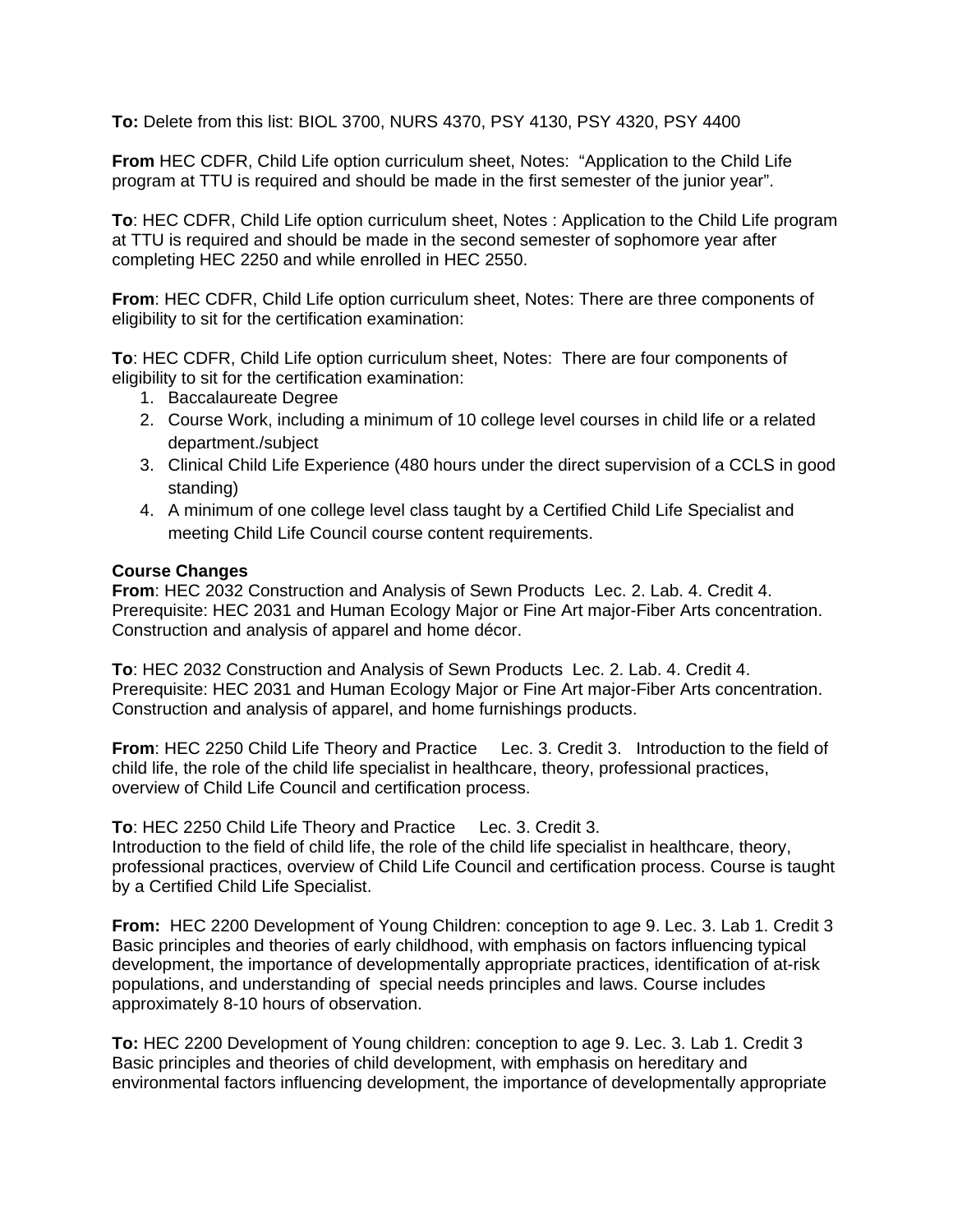practices, identification of at-risk populations, and understanding exceptionalities in children. Course includes approximately 8-10 hours of observation.

Justification: to revise wording of course description to reflect current terminology in the field

**From**:HEC 4600 Family Development and Relationships. Lec. 3 Credit 3 Prerequisite B in HEC 3700 or consent of instructor. Development, relationships, and influencing factors in the eight stages of the family life cycle and in the diversity of family contexts of contemporary society.

**To:** HEC 4600 Family Development and Relationships. Lec. 3 Credit 3 Prerequisite B in HEC 3700 or consent of instructor.

Examination of existing theoretical frameworks to provide a context for understanding contemporary families in the complex social world. Family development and relationships, diversity in contemporary settings is emphasized; application of a framework in analysis of interaction and the dynamics of families.

**From:** HEC 2421 Architectural Graphics and Presentation Techniques. Lec. 2. Lab. 2. Credit.3. Prerequisite: HEC 2041. Basic architectural graphing including graphics and symbols for residential floor plans and blueprint reading.

**To:** HEC 2421 Architectural Graphics and Presentation Techniques. Lec. 2. Lab. 2. Credit.3. Prerequisite: HEC 2041. Basic architectural drafting including graphics and symbols for residential floor plans and light construction.

**Motion.** Dr. Anderson moved to approve the changes effective immediately. The motion was seconded by Dr. Stein. A friendly amendment was accepted to replace the approx. dollar amounts listed in 1.Note of Changes in undergraduate catalog for HEC Food, Nutrition, and Dietetics Concentration, Dietetics option, B.S.H.E. to "additional fee." The motion carried.

**14. Approval of Course Changes from the Department of Sociology and Political Science** In a memorandum dated September 1, 2012, approval was requested for the following:

Course Changes:

From: CJ 3610 Criminal Justice Administration Prerequisite: Sophomore standing and SOC 1010 or CJ 2660, SOC 2660

To: CJ 3610 Advanced Criminal Procedure Prerequisite: Junior standing and SOC 1010 or CJ 2660, SOC 2660

**Motion.** Dr. Raymondo moved to approve the changes effective immediately. The motion was seconded by Dr. Stein and the motion carried.

**15. Approval of Course Changes from the Department of Sociology and Political Science** In a memorandum dated September 1, 2012, approval was requested for the following:

Course Changes:

From: CJ 4250 Drugs and Behavior

To: CJ 4250 Drugs and Behavioral Pharmacology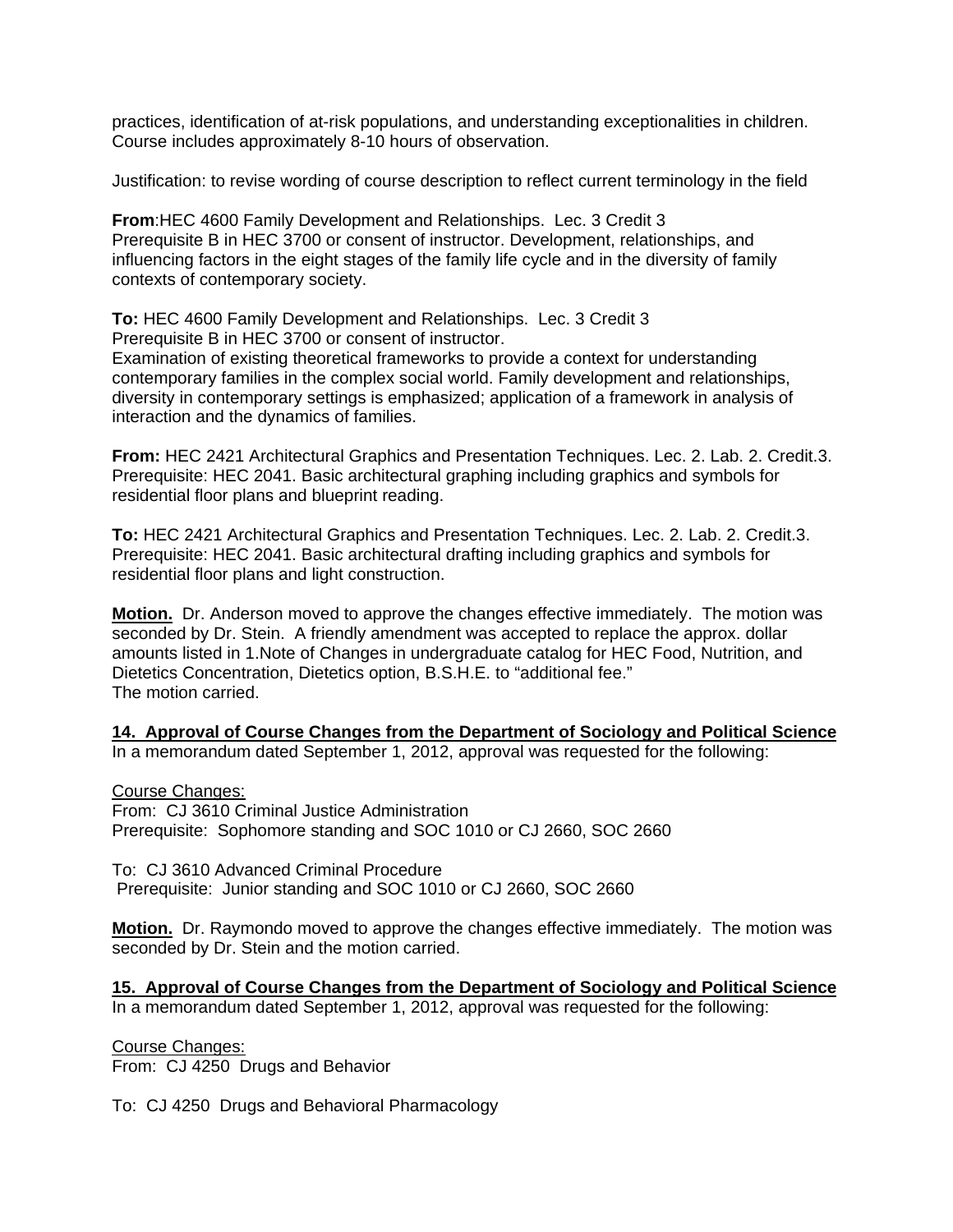Addition of Prerequisite: Sophomore standing and SOC 1010 or CJ 2660, SOC 2660

**Motion.** Dr. Raymondo moved to approve the changes effective immediately. The motion was seconded by Dr. Stein and the motion carried.

# **16. Approval of Curriculum Changes from the Department of Sociology and Political Science**

In a memorandum dated September 1, 2012, approval was requested for the following:

Curriculum Changes:

The Department of Sociology & Political Science proposes to change the UNIV 1020 First Year Connections requirement language on the 120 hour Curriculum Plans for the following majors:

Political Science POLS;

Political Science concentration in International Relations & Comparative Government POLS/IRCG; Political Science concentration in International Relations & Comparative Government

POLS/IRCG International Focus Option

Political Science concentration in Legal Studies; POLS/LS;

Sociology SOC; Sociology concentration in Criminal Justice SOC/CJ; Sociology concentration in Social Work SOC/SW

# **From:**

UNIV 1020 First Year Connections<sup>3</sup> | 1

<sup>3</sup> Elective courses are to be selected in consultation with the academic advisor. UNIV 1020 may not be required in some instances.

See your academic advisor.

# **To:**

UNIV 1020 First Year Connections; or General Elective<sup>3</sup> 1

<sup>3</sup> UNIV 1020 or equivalent is required for first time freshmen. Students entering TTU with 12 or more credit hours may take a general elective. See your academic advisor.

**Motion.** Dr. Raymondo moved to approve the changes effective immediately. The motion was seconded by Dr. Eisen and the motion carried.

### **17. Approval of Curriculum Change from the Department of Sociology and Political Science**

In a memorandum dated September 1, 2012, approval was requested for the following:

Curriculum Change: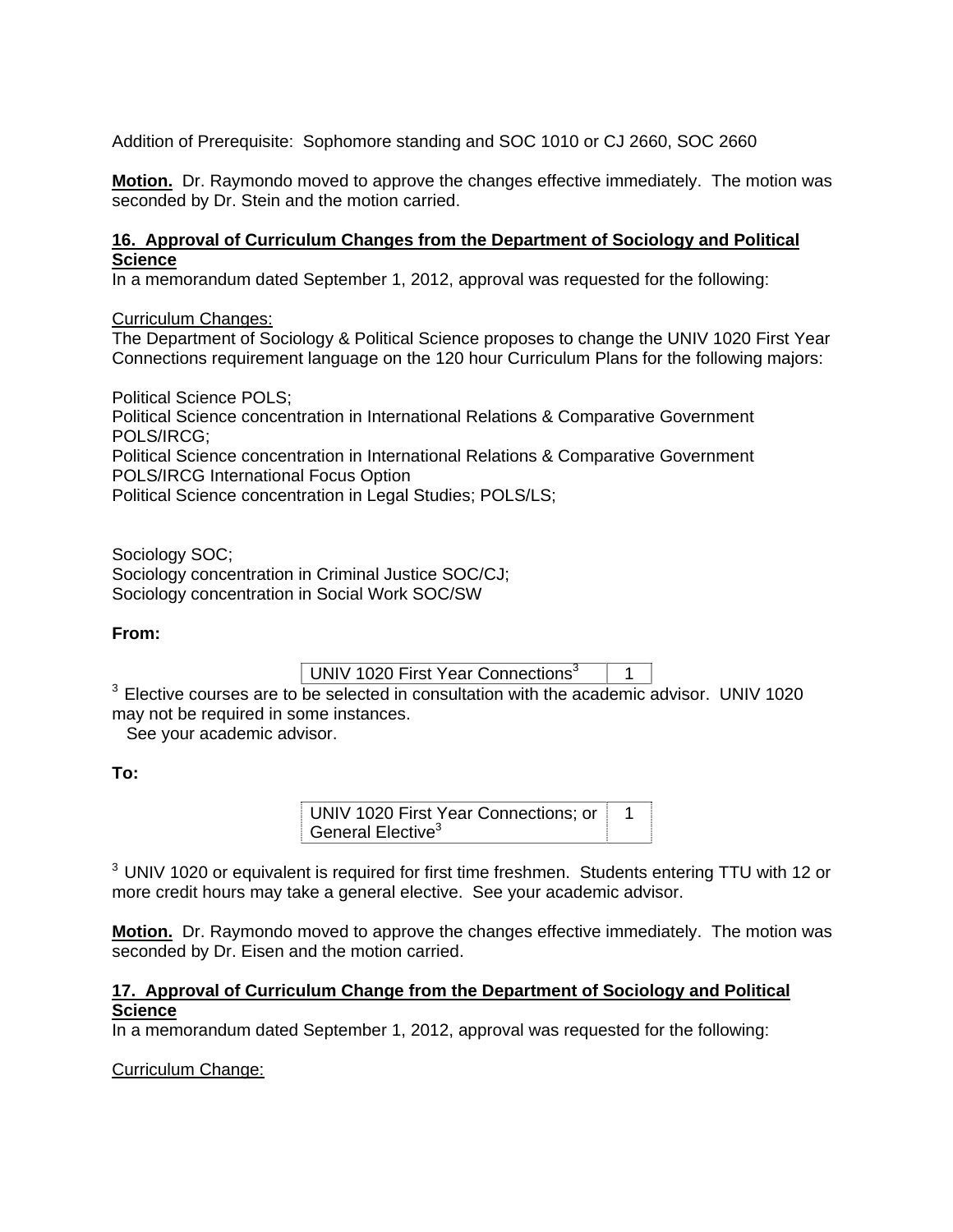The Department of Sociology and Political Science proposes the creation of an International Focus Option for the POLS International Relations and Comparative Government Concentration.

Proposed curriculum on file

**Motion.** Dr. Raymondo moved to approve the change immediately. The motion was seconded by Dr. Stein and the motion carried.

# **18. Approval of Curriculum Change from the Department of Sociology and Political Science**

In a memorandum dated September 4, 2012, approval was requested for the following:

Curriculum Change: From: POLS 3818 (Judicial Process)

To: POLS 3810 (Judicial Process)

**Motion.** Dr. Raymondo moved to approve the change effective immediately. The motion was seconded by Dr. Stein and the motion carried.

# **19. Approval of Course Additions from the Whitson-Hester School of Nursing**

In a memorandum dated September 11, 2012, approval was requested for the following:

#### Course Elective Additions:

NURS 3000. Ethics of Nursing. Lec. 1. Credit 1.

An elective course that provides an introduction to the ethical principles that guide nursing practice. Students will examine current ethical issues encountered in nursing practice. Students will examine current ethical issues encountered in nursing practice in the context of the healthcare setting.

NURS 3010. Managing the End of Life. Lec. 1. Credit 1.

The role of culture, palliative and hospice care, family dynamics, advance directives, and spirituality encountered during death and dying will be described. Interactions, healing strategies, and retuals that use the senses and bring comfort and peace for the dying will also be explored.

NURS 3020. The Merging of Two Worlds: Spirituality and Healthcare. Lec. 1. Credit 1. This course is designed for students in the healthcare disciplines. To provide a holistic perspective of how spirituality and religion impact health and resultant healthcare decisions.

NURS 3030. Cultural Sensitivity in the Healthcare Setting. Lec. 1. Credit 1. Introduction to diverse cultures and promotion of the development of cultural sensitivity in health care.

### Course Addition:

NURS 4980 4981, 4982, 4983 Independent Study. Credit 1-3.

Allows the student to undertake study in an area (topic) of nursing where there is no appropriate course. Students may take a total of up to 6 hours of independent study hours with no more than 3 hours on a single topic. Up to 6 hours may be taken for upper division credit to fulfill major or minor requirements.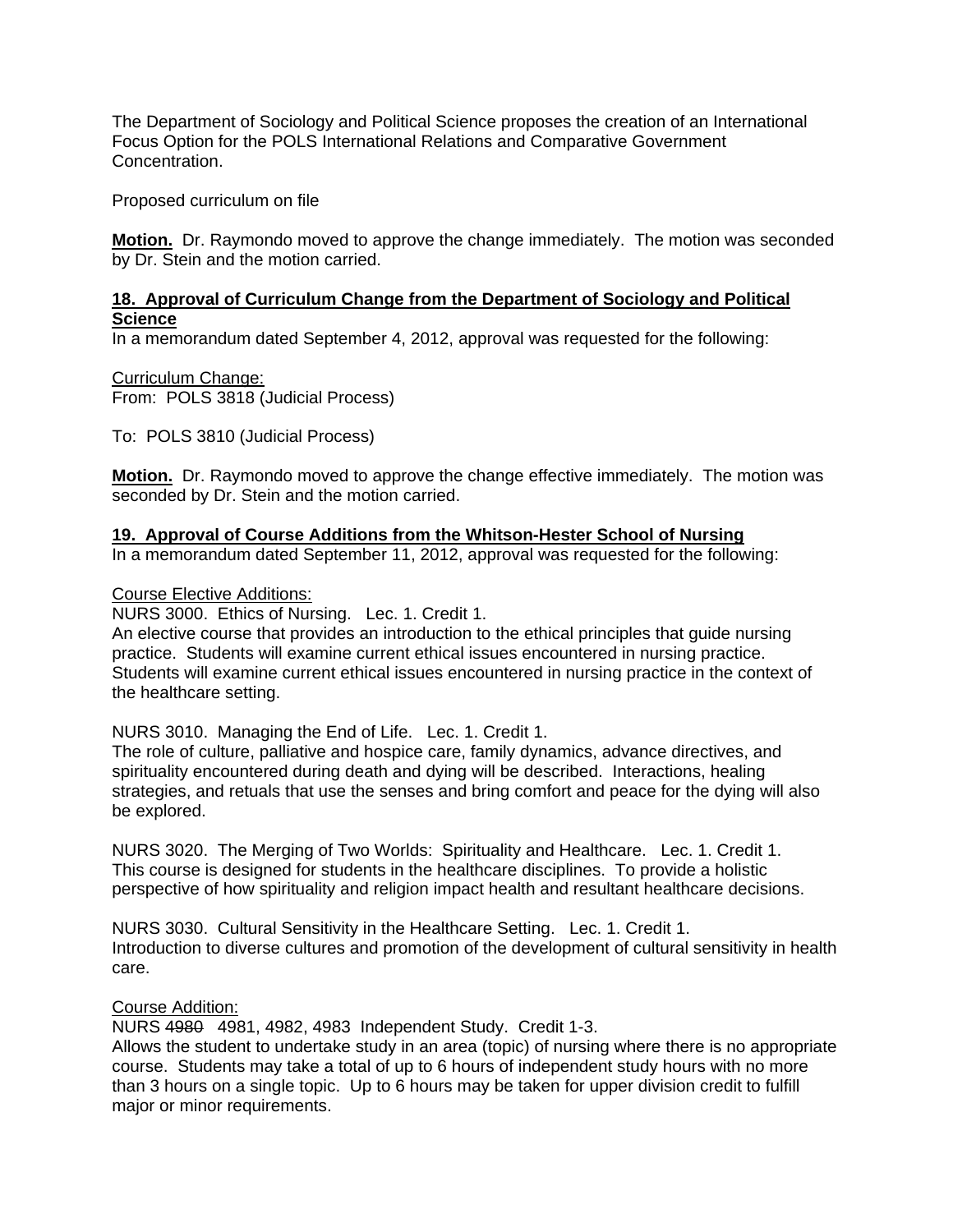**Motion.** Ms. Bedelia Russell, representing Dr. Gaines, moved to approve the additions effective Spring 2013. The motion was seconded by Dr. Stein. A friendly amendment was made to list the course as 4981, 4982 and 4983- one hour each. A vote was taken and the motion carried.

# **20. Proposal for Concentration Changes from School of Agriculture Tabled Until Next Meeting**

In a memorandum dated September 7, 2012, approval was requested for the following:

Curriculum Changes**:** Concentrations in School of Agriculture Programs of Study From:

- **Agribusiness Management**
- **EXECUTE Agricultural Communications**
- **Agricultural Education**
- **Agricultural Engineering Technology**
- **Agritourism**
- **Agronomy and Soils**
- **Pre-Veterinary Science Concentration, Animal Science Option**
- **Pre-Veterinary Science Concentration, Pre-Veterinary Science Option**
- **Environmental Agriscience**
- **-** Horticulture
- **Nursery & Landscape Management**
- **Turfgrass Management**

To:

- **Agribusiness Management**
- **Agritourism**
- **Agricultural Education** 
	- Education Option
	- Communication Option
- **Agricultural Engineering Technology**
- Animal Science Concentration
	- Animal Science Option
		- Pre-Veterinary Science Option
- Plant & Soil Science
	- Option 1 Crops
		- Agronomy Specialty
		- Horticulture Specialty
	- Option 2 Environmental Soils
	- Option 3 Management
		- Nursery & Landscape Specialty Turfgrass Specialty

**Motion.** Dr. Airhart, representing Dr. Foster, moved to approve the changes effective Spring 2013. The motion was seconded by Dr. Stein.

**Motion.** After a lengthy discussion, Dr. Stein moved to table the proposal to determine whether the justifications for the changes are warranted. Dr. Eisen seconded the motion and it carried with a  $2/3^{rd}$  vote.